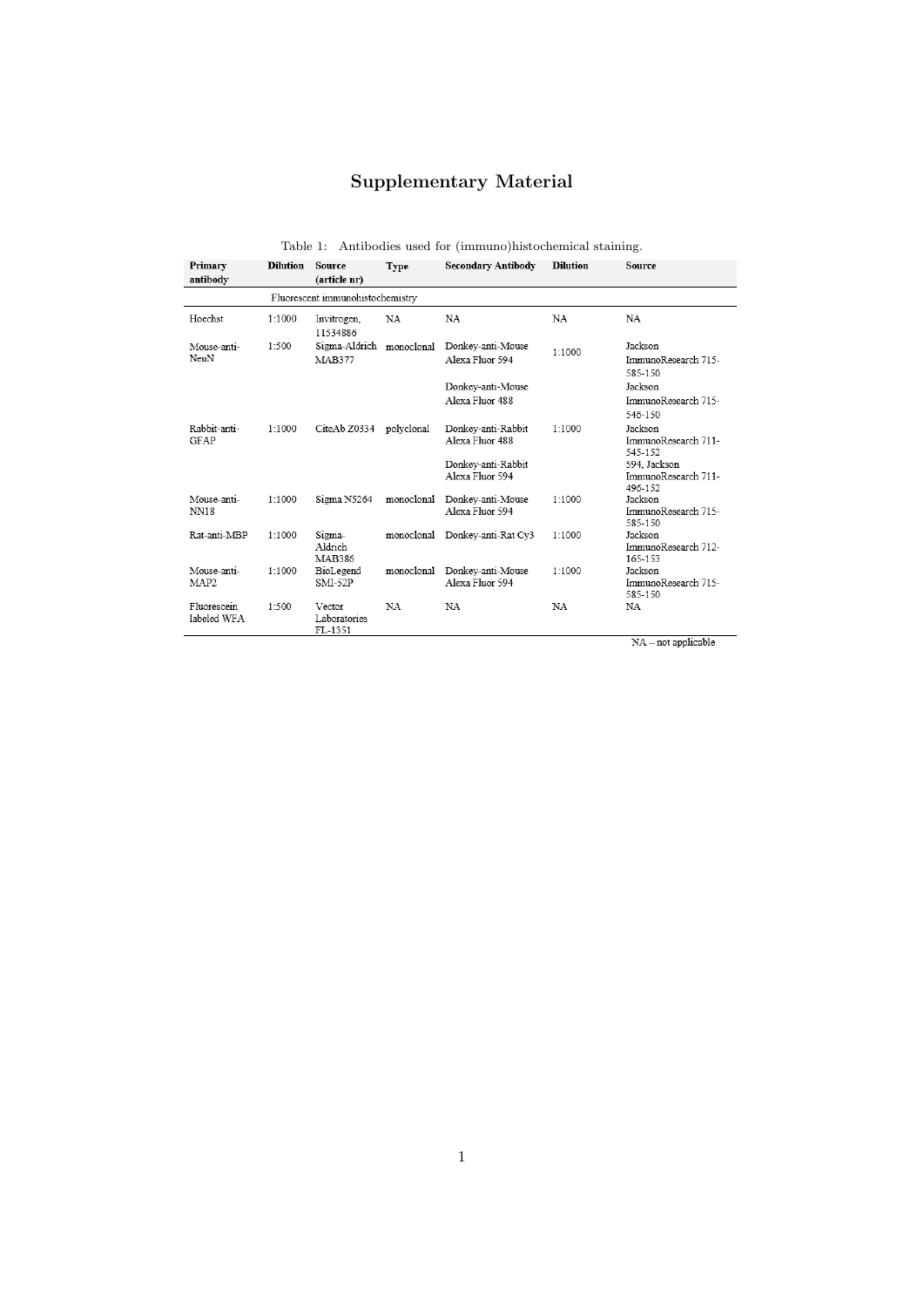

Figure 1: Boxplot and scattered data of storage modulus values for individual juvenile animals indicated with different colors (N=8). Top graph for regions in hippocampus and bottom for regions in cerebellum.



Figure 2: Boxplot and scattered data of storage modulus values for individual adult animals indicated with different colors  $(N=8)$ .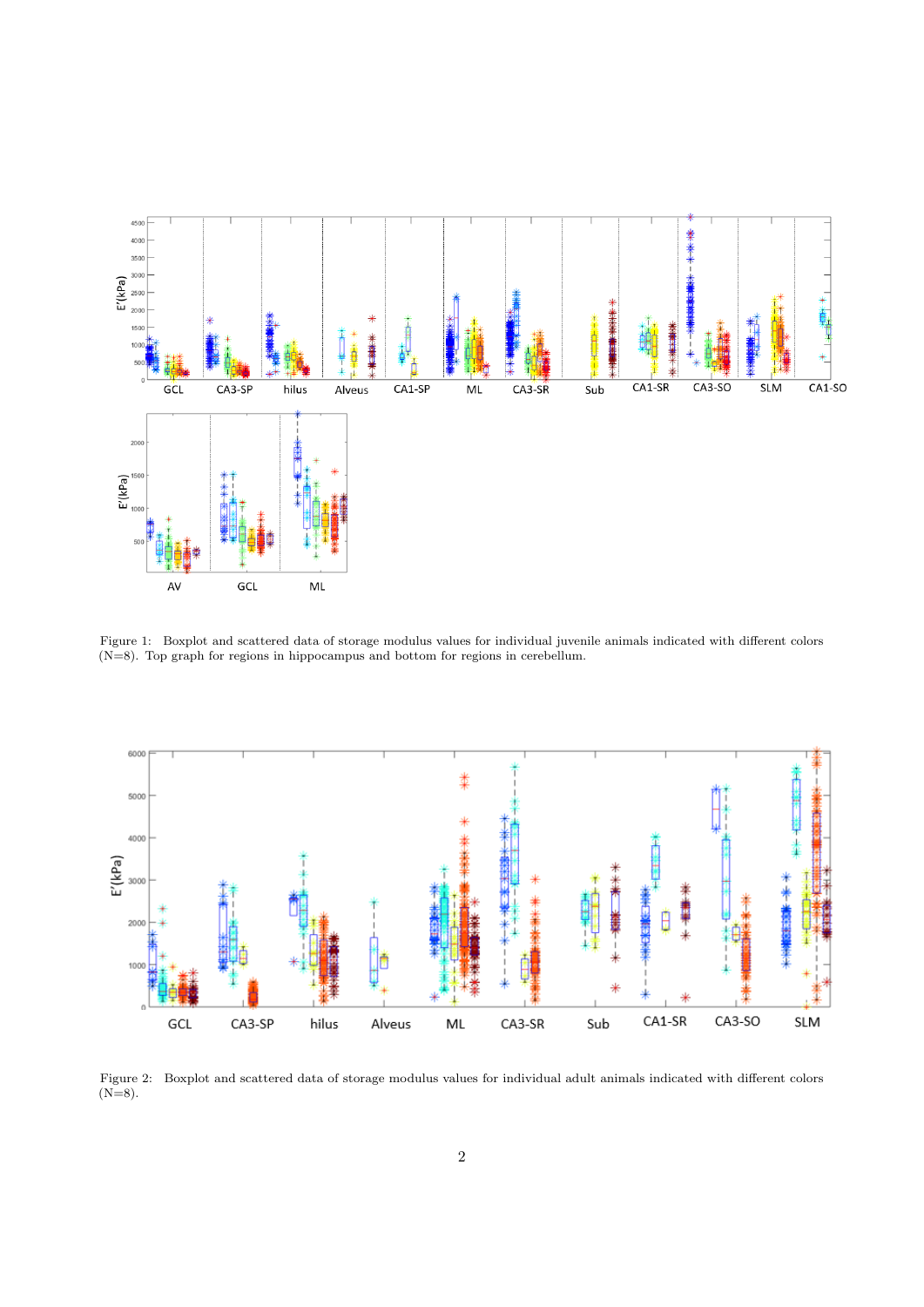|              | 1 month old |            |        |            |     |    | 6 months old |            |        |            |                 |                |
|--------------|-------------|------------|--------|------------|-----|----|--------------|------------|--------|------------|-----------------|----------------|
|              | E'(Pa)      | <b>SEM</b> | tan(δ) | <b>SEM</b> | n   | ΙN | E'(Pa)       | <b>SEM</b> | tan(δ) | <b>SEM</b> | In.             | IN             |
| <b>ML</b>    | 823         | 18         | 0.49   | 0.04       | 335 | 6  | 1835         | 48         | 0.46   | 0.03       | 263             | 5              |
| <b>GCL</b>   | 367         | 19         | 0.54   | 0.03       | 146 | 6  | 449          | 31         | 0.44   | 0.04       | 123             | 5              |
| <b>Hilus</b> | 689         | 26         | 0.54   | 0.03       | 173 | 6  | 1347         | 62         | 0.46   | 0.03       | 120             | 5              |
| CA3-SO       | 1067        | 61         | 0.46   | 0.03       | 192 | 6  | 1736         | 147        | 0.46   | 0.03       | 63              | 4              |
| CA3-SP       | 459         | 23         | 0.50   | 0.05       | 232 | 6  | 620          | 66         | 0.54   | 0.19       | 114             | 4              |
| CA3-SR       | 862         | 34         | 0.50   | 0.03       | 232 | 6  | 1795         | 117        | 0.46   | 0.03       | 115             | 4              |
| <b>SLM</b>   | 1189        | 31         | 0.48   | 0.02       | 204 |    | 2918         | 115        | 0.49   | 0.03       | 138             | 5              |
| CA1-SO       | 1624        | 93         | 0.42   | 0.02       | 16  |    |              |            |        |            |                 |                |
| CA1-SP       | 727         | 105        | 0.44   | 0.02       | 19  |    |              |            |        |            |                 |                |
| CA1-SR       | 1019        | 38         | 0.49   | 0.02       | 92  |    | 2303         | 125        | 0.58   | 0.05       | 44              | 4              |
| Sub          | 1000        | 39         | 0.51   | 0.04       | 116 |    | 2222         | 89         | 0.50   | 0.02       | 40              | 3              |
| Alv          | 718         | 54         | 0.53   | 0.03       | 40  |    | 1082         | 187        | 0.47   | 0.04       | 10 <sup>1</sup> | $\overline{2}$ |
| Cer-ML       | 915         | 27         | 0.56   | 0.03       | 149 | 6  |              |            |        |            |                 |                |
| Cer-GCL      | 587         | 17         | 0.60   | 0.03       | 146 | 6  |              |            |        |            |                 |                |
| Cer-Av       | 332         | 13         | 0.66   | 0.04       | 85  | 6  |              |            |        |            |                 |                |

Table 2: Mean storage modulus E' and damping factor  $tan(\delta)$  of measured brain regions of 1 and 6- month old mice. SEM for data pooled from all animals, n - number of data, N - number of animals.

Table 3: Mean relative area covered with stained component for different brain regions of 1 and 6 month old mice. n - number of data, N - number of animals.

|            | 1 month old |           |                                 |           |         |                                                |         |           |         | 6months old                     |      |           |                  |           |              |           |              |           |         |           |
|------------|-------------|-----------|---------------------------------|-----------|---------|------------------------------------------------|---------|-----------|---------|---------------------------------|------|-----------|------------------|-----------|--------------|-----------|--------------|-----------|---------|-----------|
|            |             |           | Hoechst (nuclei) NeuN (neurons) |           |         | GFAP (astrocytes) NN18 (axons)<br>MBP (myelin) |         |           |         | Hoechst (nuclei) NeuN (neurons) |      |           | GFAP (astrocytes |           | NN18 (axons) |           | MBP (myelin) |           |         |           |
|            | $A(\%)$     | <b>SD</b> | $A(\%)$                         | <b>SD</b> | $A(\%)$ | <b>SD</b>                                      | $A(\%)$ | <b>SD</b> | $A(\%)$ | <b>SD</b>                       | A(%) | <b>SD</b> | $A(\%)$          | <b>SD</b> | $A(\%)$      | <b>SD</b> | $A(\%)$      | <b>SD</b> | $A(\%)$ | <b>SD</b> |
| ML         | 12.7        | 1.4       | 2.5                             | 1.4       | 6.2     | 4.4                                            | 2.3     | 1.2       | 1.4     | 0.6                             | 10.5 | 2.6       | 1.2              | 0.5       | 22.4         | 6.5       | 1.4          | 1.3       | 2.2     | 1.9       |
| GCL        | 95.2        | 3.3       | 91.7                            | 2.5       | 5.3     | 4.7                                            | 0.6     | 1.0       | 0.4     | 0.3                             | 95.3 | 2.2       | 87.3             | 4.6       | 5.0          | 1.7       | 0.1          | 0.1       | 1.2     | 1.4       |
| Hilus      | 20.4        | 2.9       | 4.3                             | 2.2       | 15.1    | 8.2                                            | 11.3    | 8.0       | 3.3     | 3.2                             | 17.3 | 5.3       | 2.3              | 0.8       | 28.2         | 7.7       | 11.5         | 5.5       | 7.7     | 6.2       |
| CA3-SO     | 8.4         | 1.8       | 1.8                             | 1.3       | 4.6     | 3.1                                            | 5.4     | 4.4       | 15.3    | 8.5                             | 8.0  | 1.6       | 1.8              | 0.6       | 9.1          | 4.2       | 20.5         | 15.0      | 8.2     | 4.7       |
| CA3-SP     | 31.7        | 9.8       | 79.7                            | 12.8      | 0.2     | 0.1                                            | 30.9    | 5.7       | 9.4     | 6.1                             | 33.1 | 10.6      | 75.4             | 9.6       | 2.0          | 1.3       | 33.5         | 7.3       | 11.7    | 6.4       |
| CA3-SR     | 7.0         | 1.0       | 2.0                             | 1.1       | 3.2     | 2.0                                            | 27.9    | 11.6      | 9.4     | 5.3                             | 6.4  | 1.4       | 0.8              | 0.3       | 9.2          | 2.4       | 42.6         | 21.0      | 11.9    | 7.7       |
| <b>SLM</b> | 13.0        | 2.0       | 1.0                             | 0.4       | 15.9    | 4.0                                            | 7.0     | 3.2       | 2.7     | 1.5                             | 11.5 | 1.9       | 0.6              | 0.2       | 25.1         | 5.2       | 7.4          | 3.0       | 8.2     | 6.7       |
| CA1-SO     | 12.0        | 3.0       | 3.0                             | 1.6       | 6.9     | 4.0                                            | 21.6    | 12.0      | 13.1    | 8.0                             |      |           |                  |           |              |           |              |           |         |           |
| CA1-SP     | 51.4        | 11.0      | 63.0                            | 15.1      | 4.4     | 3.0                                            | 4.2     | 2.3       | 13.7    | 9.0                             |      |           |                  |           |              |           |              |           |         |           |
| CA1-SR     | 8.0         | 1.0       | 1.0                             | 0.7       | 11.2    | 5.0                                            | 5.5     | 1.5       | 2.5     | 2.0                             | 5.9  | 1.2       | 1.2              | 0.5       | 21.9         | 5.0       | 6.1          | 4.3       | 1.8     | 1.0       |
| Sub        | 21.0        | 3.0       | 26.0                            | 10.6      | 2.7     | 2.0                                            | 3.7     | 2.0       | 12.5    | 10.0                            | 14.1 | 3.2       | 21.0             | 2.3       | 7.9          | 2.6       | 3.0          | 2.2       | 15.8    | 8.2       |
| Alv        | 28.7        | 6.0       | 1.0                             | 0.7       | 31.8    | 13.0                                           | 92.5    | 4.3       | 93.8    | 5.0                             | 20.7 | 3.2       | 0.7              | 0.6       | 30.8         | 8.4       | 85.3         | 3.8       | 95.5    | 2.8       |
| Cer-ML     | 1.0         | 1.0       | 0.0                             | 0.2       | 5.7     | 3.0                                            | 4.3     | 2.5       | 0.1     | 0.0                             |      |           |                  |           |              |           |              |           |         |           |
| Cer-GCL    | 94.0        | 4.5       | 76.0                            | 9.0       | 6.7     | 3.0                                            | 17.8    | 4.9       | 10.4    | 4.0                             |      |           |                  |           |              |           |              |           |         |           |
| Cer-Av     | 15.0        | 6.0       | 4.0                             | 2.0       | 49.4    | 12.0                                           | 96.4    | 1.1       | 94.7    | 3.0                             |      |           |                  |           |              |           |              |           |         |           |
|            |             | N         | In                              | ΙN        | n       | ΙN                                             | In      | N         | n       | N                               | n    | IN.       | n                | IN        | In           | N         | n            | ΙN        | n       | ΙN        |
|            | 25          |           | 6                               |           | 61      |                                                | 61      |           |         |                                 | 22   | 3         | 6                |           | ы            |           | 6            |           |         |           |

Table 4: Statistical differences in terms of p-values between juvenile and adult brain components of hippocampal regions. Arrows indicate an increase or decrease in  $A_{rel.}$  \*\*\*\*p<0.0005, \*\*\*p<0.001,\*\*p<0.01, \*p<0.05.

|                   | GCL | CA3-SP | hilus         | <b>Alveus</b> | ML            | CA3-SR | Sub               | CA1-SR          | CA3-SO         | <b>SLM</b>     |
|-------------------|-----|--------|---------------|---------------|---------------|--------|-------------------|-----------------|----------------|----------------|
| Hoechst (nuclei)  |     |        | √.∗ ∖         | $1$ ****      |               |        | $\mathbf{L}$ **** |                 |                |                |
| NeuN (neurons)    |     |        |               |               |               |        | $+0.06$           |                 |                |                |
| GFAP (astrocytes) |     |        | <b>A</b> **** |               | <b>A****I</b> | 个0.08  |                   | $\mathbf{A}$ ** |                | $\bigwedge$ ** |
| NN18 (axons)      |     |        |               | $+0.06$       |               | ∧∗     |                   |                 | $\Lambda$ 0.06 |                |
| MBP (myelin)      |     |        |               |               |               |        |                   |                 | ◡              | 个0.07          |